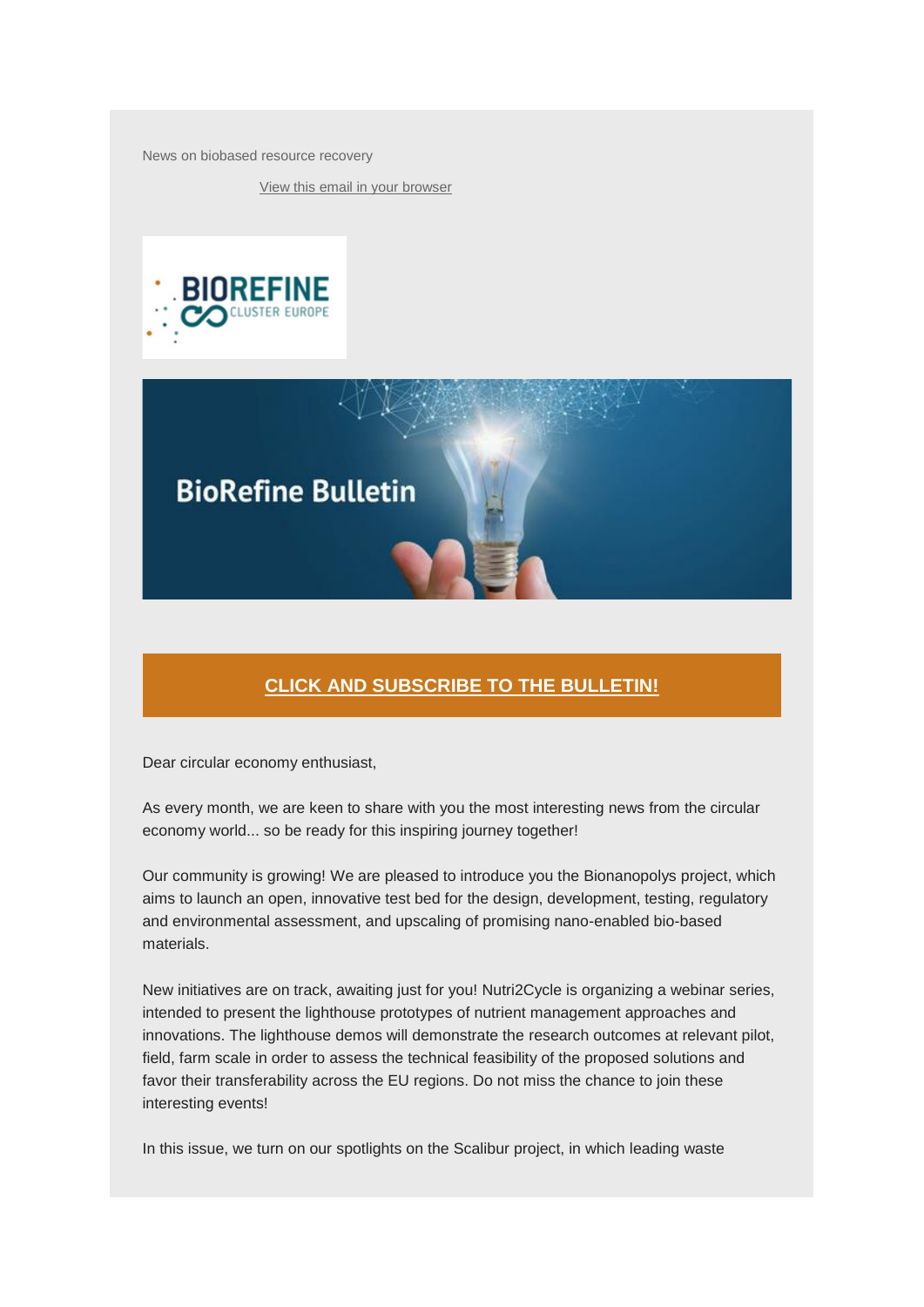management companies, technology developers and research organisations have teamed up with four European cities to demonstrate innovative solutions to transform urban food waste and sewage sludge into high value-added products, helping cities to increase their recycling rate and creating new circular economy business opportunities. Discover more on its goals, activities and achievements!

Breaking news from our community will enrich your reading and will update you on the latest initiatives, progress and results.

And lastly do not forget to take a peek at publications, events and job opportunities we chose for you!

We wish you a pleasant reading!

#### **The BCE Team**

Our latest updates will be waiting for you at @Bioref\_Cluster and [www.biorefine.eu.](http://www.biorefine.eu/) See you there!

You wish to share any news with us? Get in touch! [info@biorefine.eu](mailto:info@biorefine.eu)

# Biorefine Community

#### **Bionanopolys joins our network!**



The Biorefine Community is happy to welcome Bionanopolys!

Bionanopolys aims to launch an open, innovative test bed for the design, development, testing, regulatory and environmental assessment, and upscaling of promising nano-enabled bio-based materials. The project will manufacture innovative bionanocomposites from sustainably sourced feedstocks in Europe as well as bio-based nano-products for packaging, textile, agriculture, cosmetics, pharma or food.

Read more [here](https://www.biorefine.eu/projects/bionanopolys-an-open-innovation-test-bed-for-the-development-of-safe-nano-enabled-bio-based-materials/)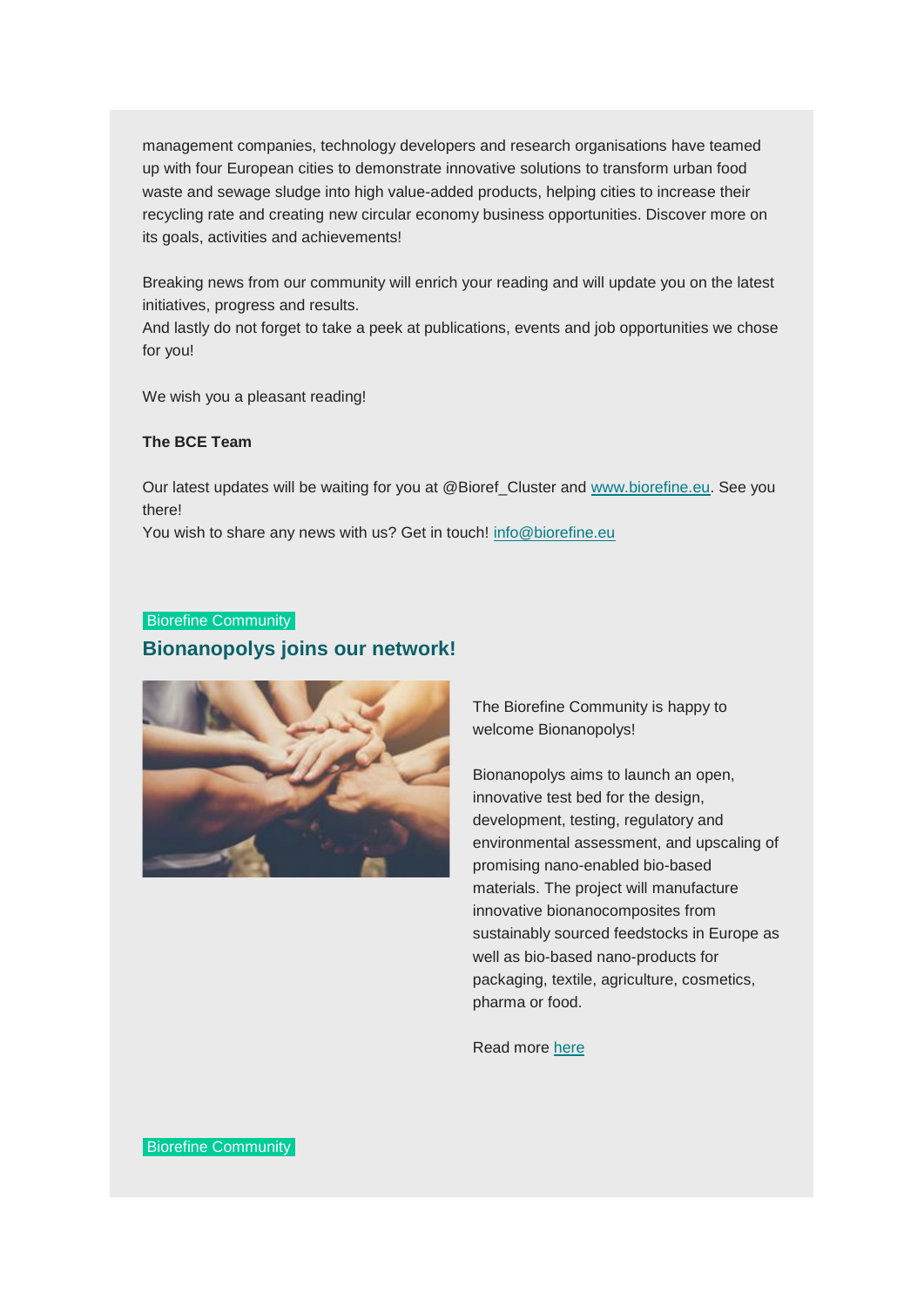# **The Biorefine Conference. Call for abstracts**



From 30 to 31 May 2022, the Biorefine Cluster will organise the first edition of the 'Biorefine Conference' that will take place in Ghent. The event aims to highlight and discuss the current research innovations within the topics addressed by the Cluster, their further developments and the concrete solutions to make the transition to circular economy work in practice. Registrations to attend the conference will open soon, but participants are invited to submit already their abstracts and poster presentations.

Read more [here](https://www.biorefine.eu/wp-content/uploads/2022/03/Call-for-abstract-template-and-poster-guidelines.pdf)

# Biorefine Community **RRB 2022: Call for abstracts!**





The 18th edition of the International Conference on Renewable Resources & Biorefineries will take place in Bruges, Belgium from Wednesday 1 June until Friday 3 June 2022. The conference aims at providing an overview of the scientific, technical, economic, environmental and social issues of renewable resources and biorefineries to give an impetus to the biobased economy. You can submit your abstract by 15 March 2022**.**

Read more [here](https://rrbconference.com/call-for-abstracts/)

Project's corner **Scalibur**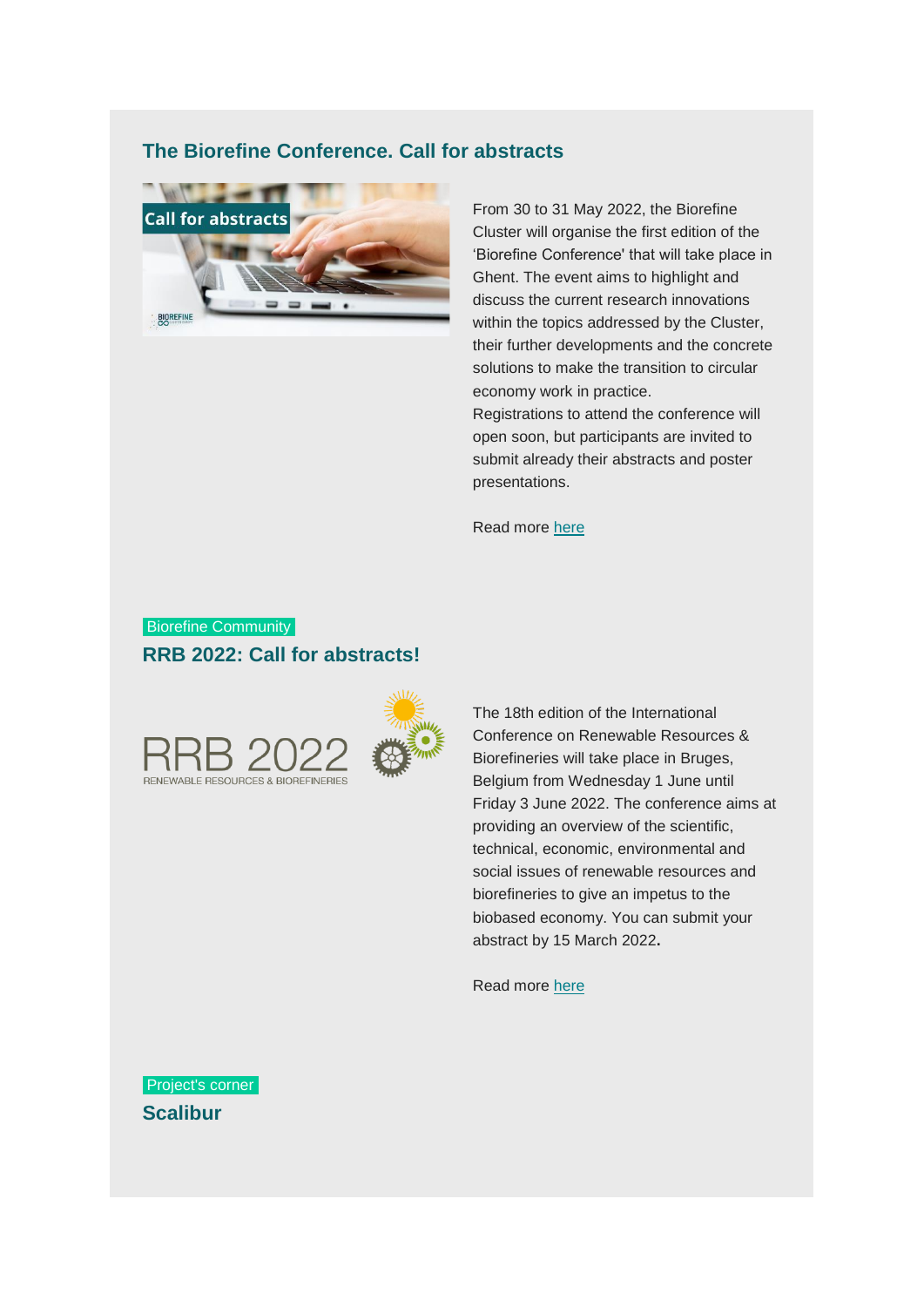# $SCAL/IBUR$

In the SCALIBUR project, leading waste management companies, technology developers and research organisations have teamed up with four European cities to demonstrate innovative solutions to transform urban food waste and sewage sludge into high value-added products, helping cities to increase their recycling rate and creating new circular economy business opportunities.

#### Read more [here](https://www.biorefine.eu/projects/scalibur-scalable-technologies-for-bio-urban-waste-recovery/)

Biowaste management is changing rapidly. Increasing rates of separate collection and new valorisation technologies create many opportunities for waste managers. To help educate on the topic SCALIBUR has developed two e-learning modules, one for waste managers/municipal staff and the other for entrepreneurs and SMEs interested in the topic.



#### Read more [here](https://scalibur.eu/2022/01/13/learn-about-biowaste-management-on-the-scalibur-e-learning-platform/)



SCALIBUR is one of the five European projects of the ROOTS initiative, who met with representatives from nine European cities and regions to discuss the challenges that local communities face regarding the collection and the valorisation of biowaste streams. These inputs will help the ROOTS partners to release a new position paper destined to reach EU policymakers.

Read more [here](http://multisite.iris.cat/scalibur/2022/03/27/cities-meet-to-discuss-challenges-for-biowaste-collection-and-valorisation/)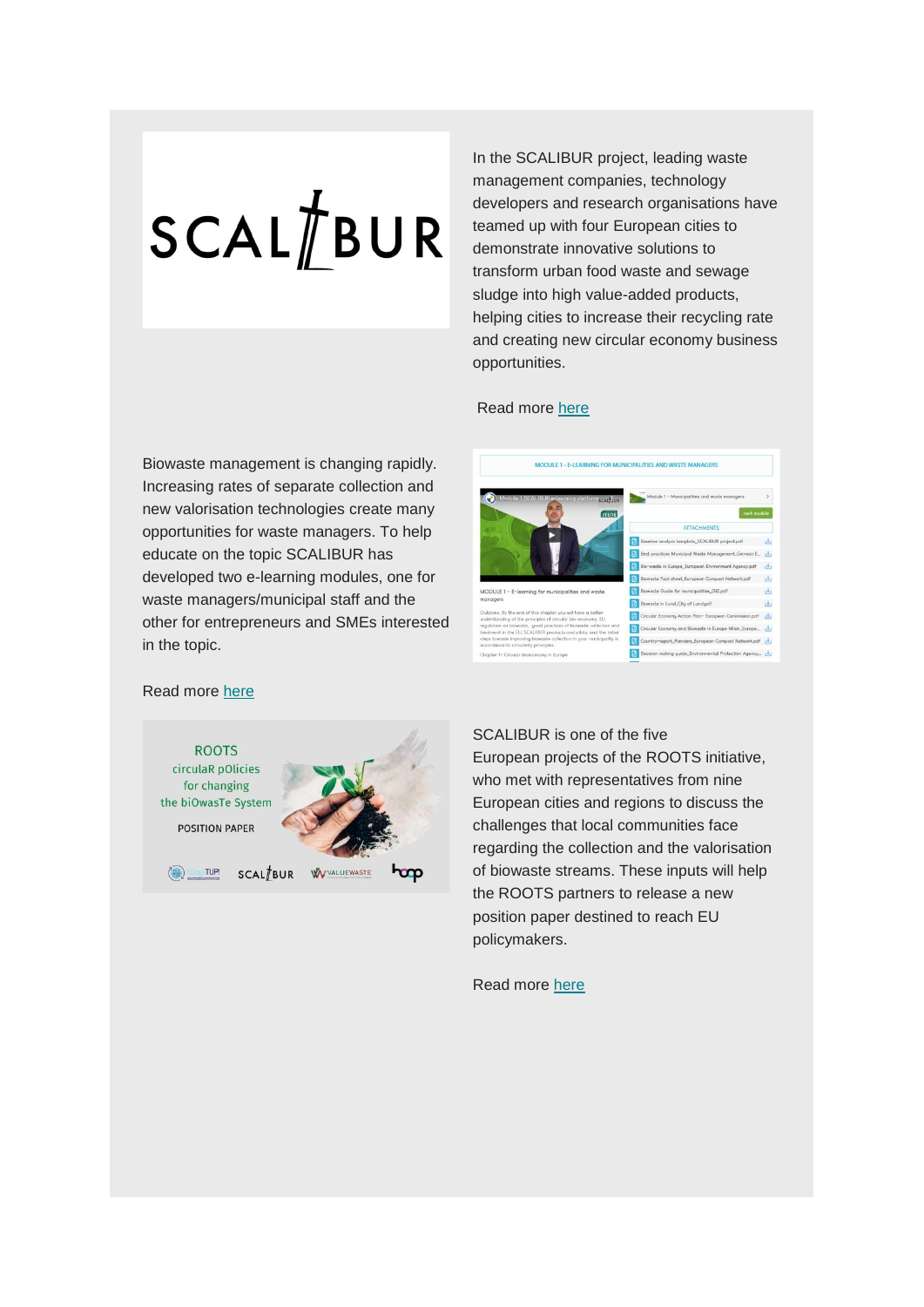As part of the European Commission's Horizon Results Booster, SCALIBUR, along with four other projects, have established the project group "Value Creation from Wastewater". Under this initiative, the project group selected and mapped their key exploitable results and developed a joint portfolio of complementary results.



#### Read more [here](https://scalibur.eu/2022/03/07/value-creation-from-wastewater/)



# **Food for thoughts**

Nutri2Cycle project - Manure biostabilization by [efective microorganisms as](https://www.nutri2cycle.eu/wp-content/uploads/2022/03/Hidalgo2022_Article_ManureBiostabilizationByEffect.pdf) a way to [improve its agronomic value](https://www.nutri2cycle.eu/wp-content/uploads/2022/03/Hidalgo2022_Article_ManureBiostabilizationByEffect.pdf)

Alg-AD project - [Microalgae is nature's 'green gold': our pioneering project to feed](https://theconversation.com/microalgae-is-natures-green-gold-our-pioneering-project-to-feed-the-world-more-sustainably-170158)  [the world more](https://theconversation.com/microalgae-is-natures-green-gold-our-pioneering-project-to-feed-the-world-more-sustainably-170158) sustainably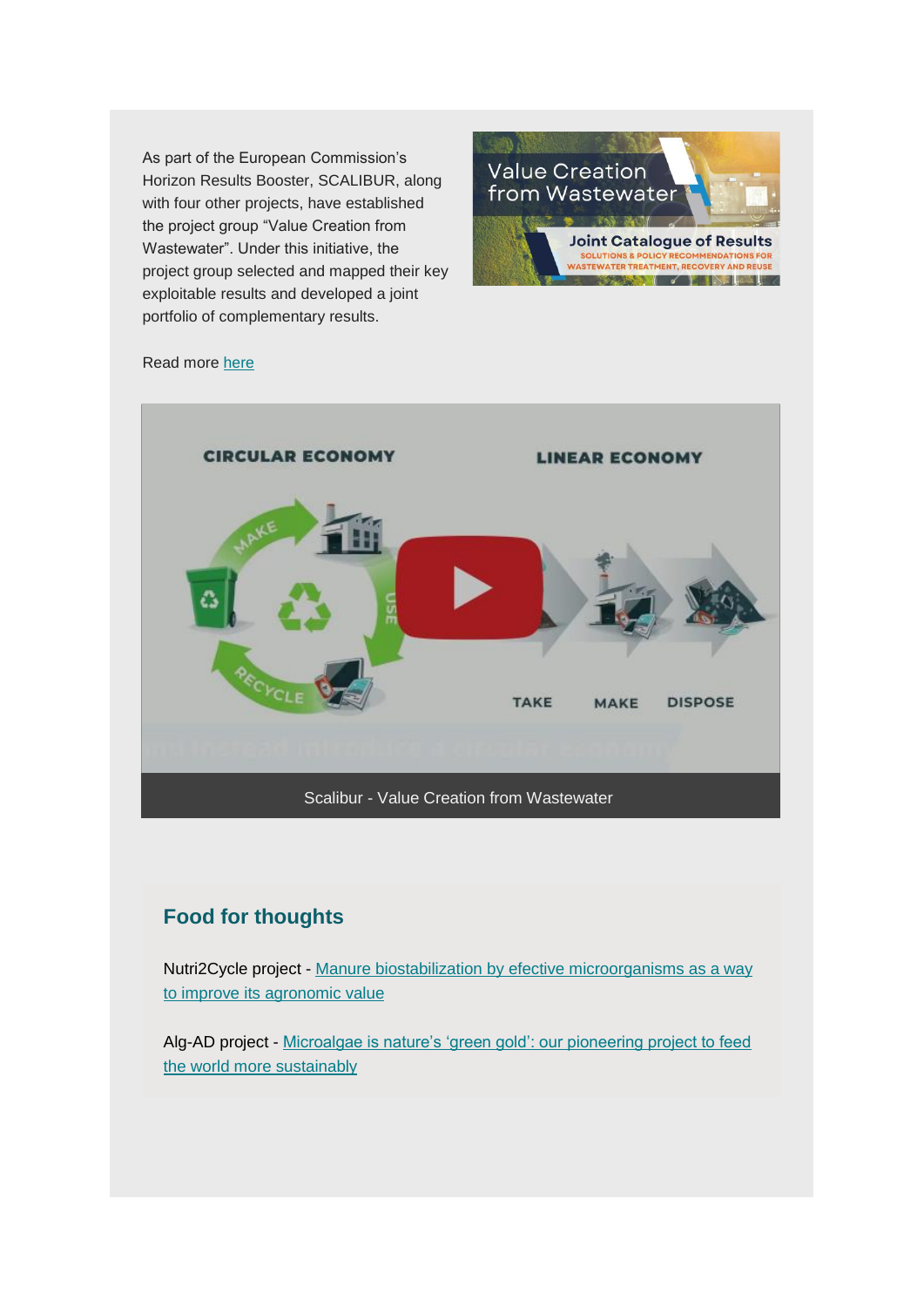# Project news **The Flemish Algae month**



The Flemish Algae Month Event (FAME) has been postponed to May. Three consecutive events will take place focusing on different aspects of microalgal technology. On May 4th will be discussed the use of (micro)algae in the food industry (ILVO-Flanders Food), while on May 12th the focus will be on the development and upscaling of a circular economy based on microalgae (Radius, Thomas More campus Geel). Finally on May 19th the topic will be the use of agricultural and food side streams for the cultivation of microalgae (UGent-Innolab),

Interested? Discover more on the events [here](https://www.biorefine.eu/news/the-flemish-algae-month/)

#### **Project News**

# **The 'Nutri2Cycle Lighthouse Network' webinar series**



The Nutri2Cycle project aims to close the existing carbon (C), nitrogen (N), phosphorus (P) flows, proposing an integrated approach to create a more efficient and sustainable farm business models for nutrient recovery and recycling.

With the aim to put theory in action, the Nutri2Cycle consortium is organizing a series of webinars, which are intended to present the lighthouse prototypes of nutrient management approaches and innovation. The lighthouse demos will demonstrate the research outcomes at relevant pilot, field, farm scale in order to assess the technical feasibility of the proposed solutions and favor their transferability across the EU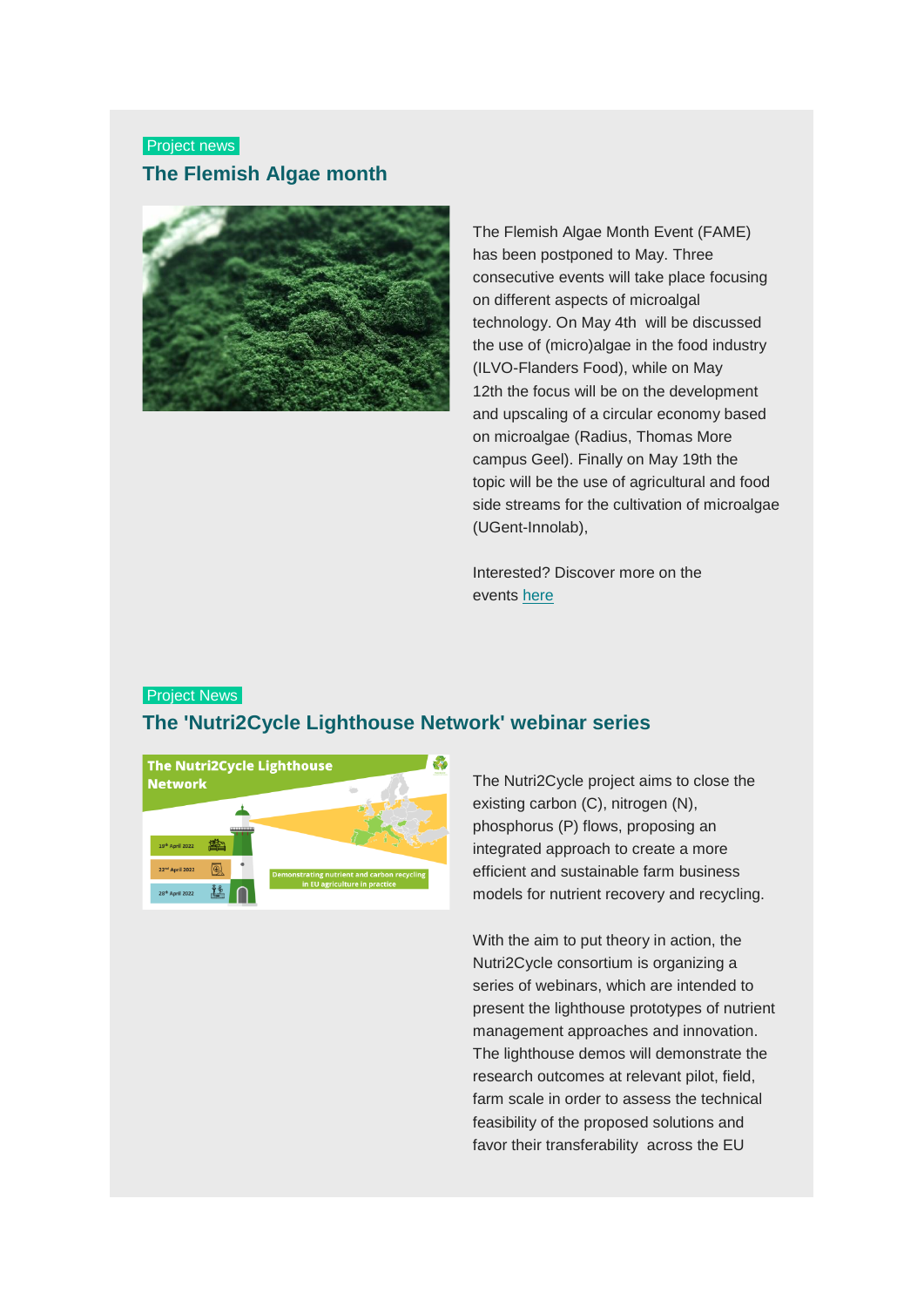regions.

Read more and register [here](https://www.biorefine.eu/wp-content/uploads/2022/03/Nutri2Cycle-Lighthouse-Network-webinar-series.pdf)

# Project news

**F-Cubed & Life-CompOlive: Towards a Circular Olive Industry**



F-Cubed aims to valorise the residues for the benefit of the European circular economy as a whole as well as creating an extra revenue source for the olive farmers. Through hydrothermal treatment, the project partners extract oil and nutrients and convert the effluent into biogas and intermediate bioenergy carriers, all of which can be utilised across a range of industrial sectors.

Read more [here](https://www.biorefine.eu/news/f-cubed-life-compolive-towards-a-circular-olive-industry/)

# Project news **Fertimanure released its 4th newsletter!**



Fertimanure released its 4th eNewsletter!

Check it out to discover how the project develops and implements the activities and actions planned.

Read more [here](http://r.fertimanure.eu/nl2/xhv7t/571hu.html?m=AWMAAB7RACAAAcqA0ZYAAC_oRZkAAAAAm38AAGPbABRrUwBiJxsiBvybYIk0R6mueYA1OSQ2LwAAERM&b=18478722&e=4d21d43b&x=4VjH6q8XAdF73u603jgUJOR0eoRkaGzpav6Q99ri8OU)

Project news **ReNu2Farm CAP launches a survey for the recreational sector and private users**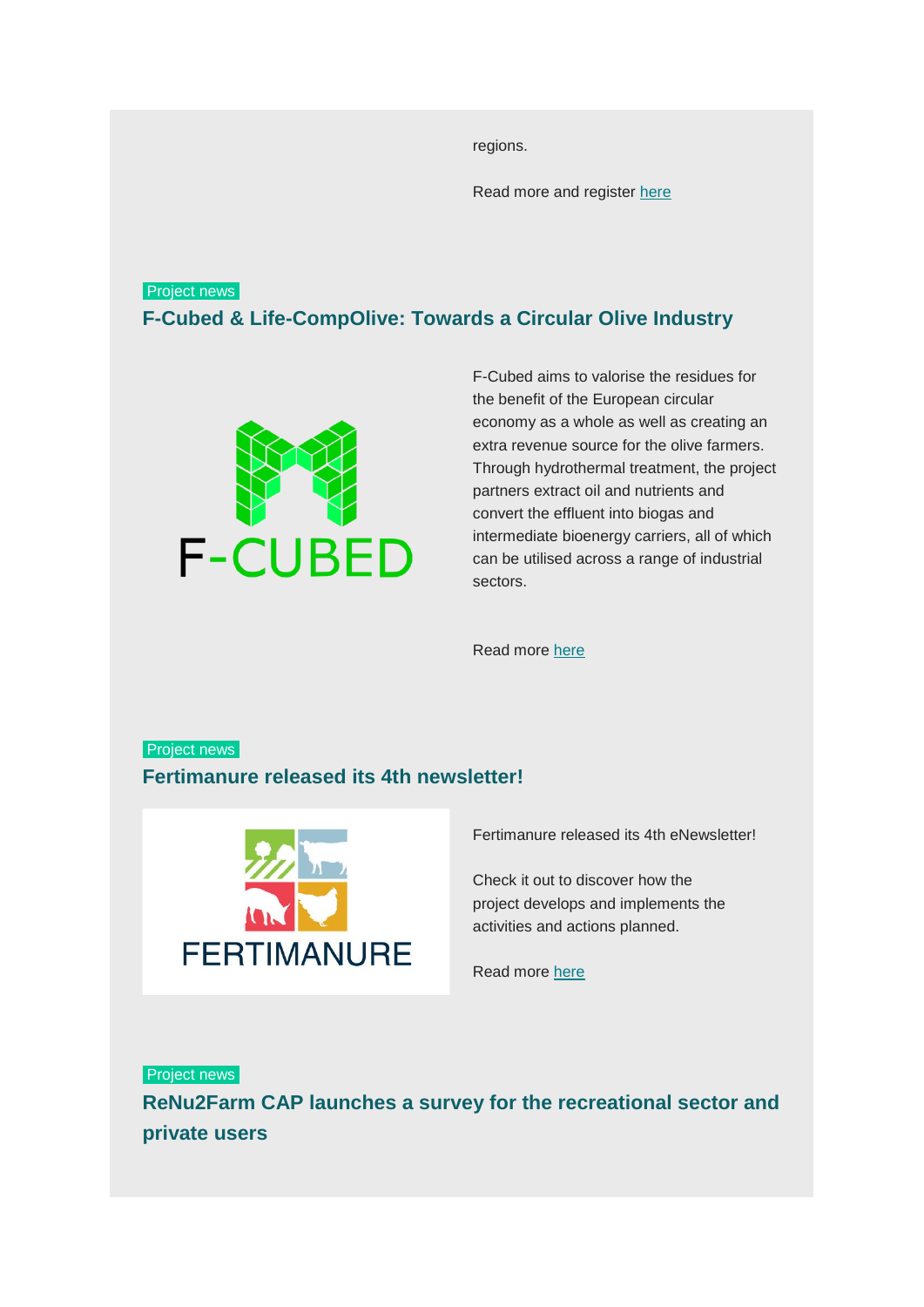# **Interreg North-West Europe ReNu2Farm** European Regional Development Fund

The ReNu2Farm CAP consortium developed a survey for the recreational sector and the private users to better understand the knowledge gaps that are hampering the RDFs market uptake.

Are you working in the recreational sector? or do you know people from the sector?

Support us and participate in our survey, or forward it to people that could be interested, to help us investigating the existing barriers for use of recycled nutrients and identifying the needs of the targeted sectors.

Read more [here](https://www.biorefine.eu/news/renu2farm-cap-launches-a-survey-for-the-recreational-sector-and-private-users/)

#### **Project news**

# **The final event of the New-C-Land project**



The partners of the New-C-Land project (Interreg France-Wallonie-Vlaanderen program) are pleased to invite you to their closing event which will take place on Tuesday, June 14, from 12.30pm to 5.00pm in Charleroi (Belgium). Come and discover the results of the project, its lessons learned and feedback during an afternoon of conferences.

Read more [here](https://www.biorefine.eu/events/final-event-of-the-new-c-land-project/)

Project news

**Ecoval: From sewage treatment plants to biofactories. The potential of water in the circular economy**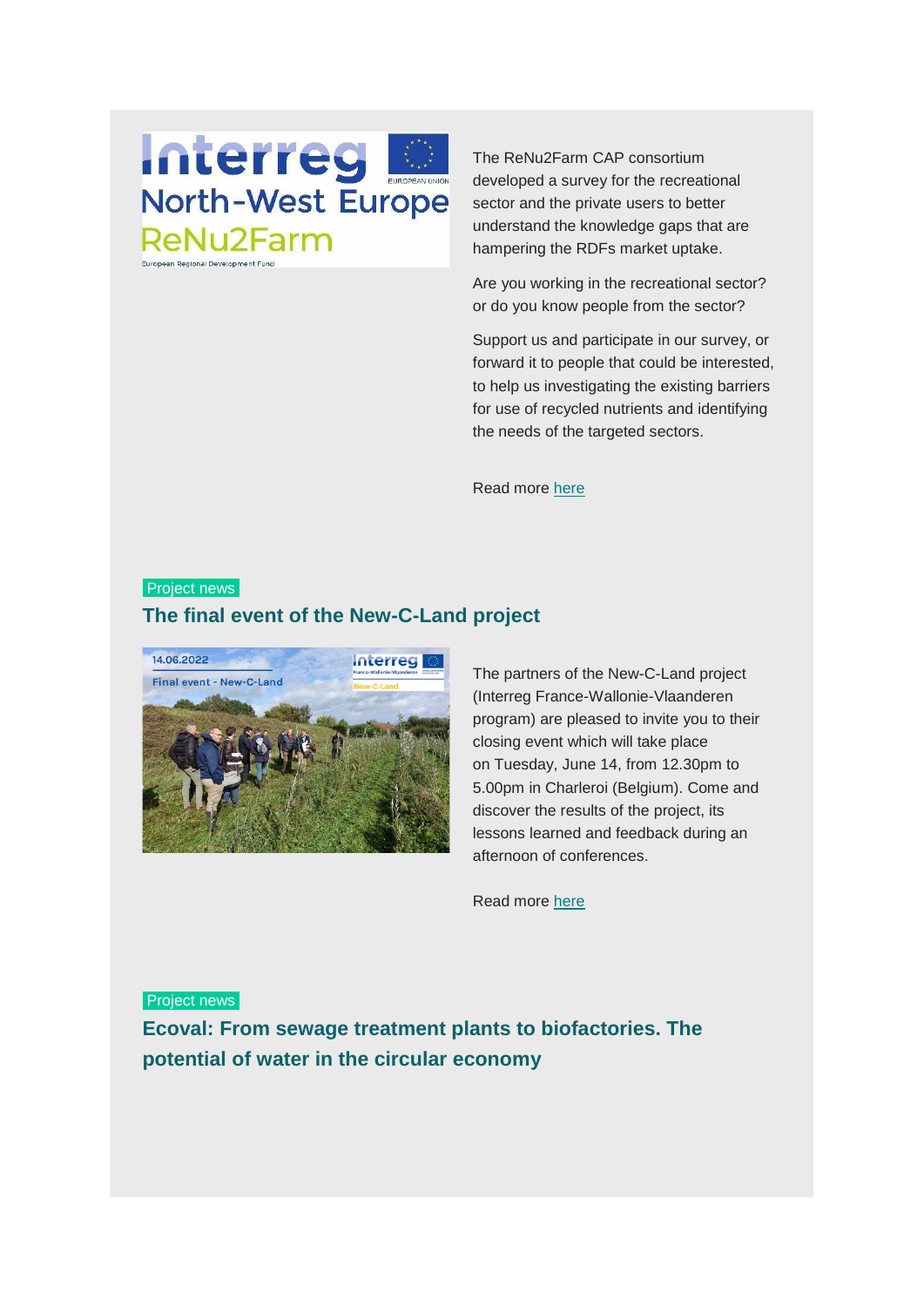

Cetaqua and FEUGA are organising the event "From sewage treatment plants to biofactories: the potential of water in the circular economy", that will take place on 7 April, both in on-site and online formats. This event aims to explore the concept of biofactories and present the technical advances of both projects. In addition, the social, legal and market barriers for the valorisation of high added value products for agriculture and industry, such as sludge or biofertilisers obtained from waste flows from urban water treatment plants, will be discussed.

Read more [here](https://www.biorefine.eu/events/from-sewage-treatment-plants-to-biofactories-the-potential-of-water-in-the-circular-economy/)

# Project news **ECOFUNCO Final Event: 1st Conference on Green Chemistry and Sustainable Coatings**



ECOFUNCO is a European research project which is developing new bio-based coatings for plastic and cellulosic substrates. For the closing event of the project, the ECOFUNCO consortium is organising the 1st Conference on Green Chemistry and Sustainable Coatings. The conference will take place on 17 and 18 June 2022 in Pisa, Italy, and will be streamed online. Registrations to attend the conference will open soon. The conference will be open to abstracts and poster submission. More details will be published soon.

Read more [here](https://www.biorefine.eu/events/ecofunco-final-event-1st-conference-on-green-chemistry-and-sustainable-coatings/)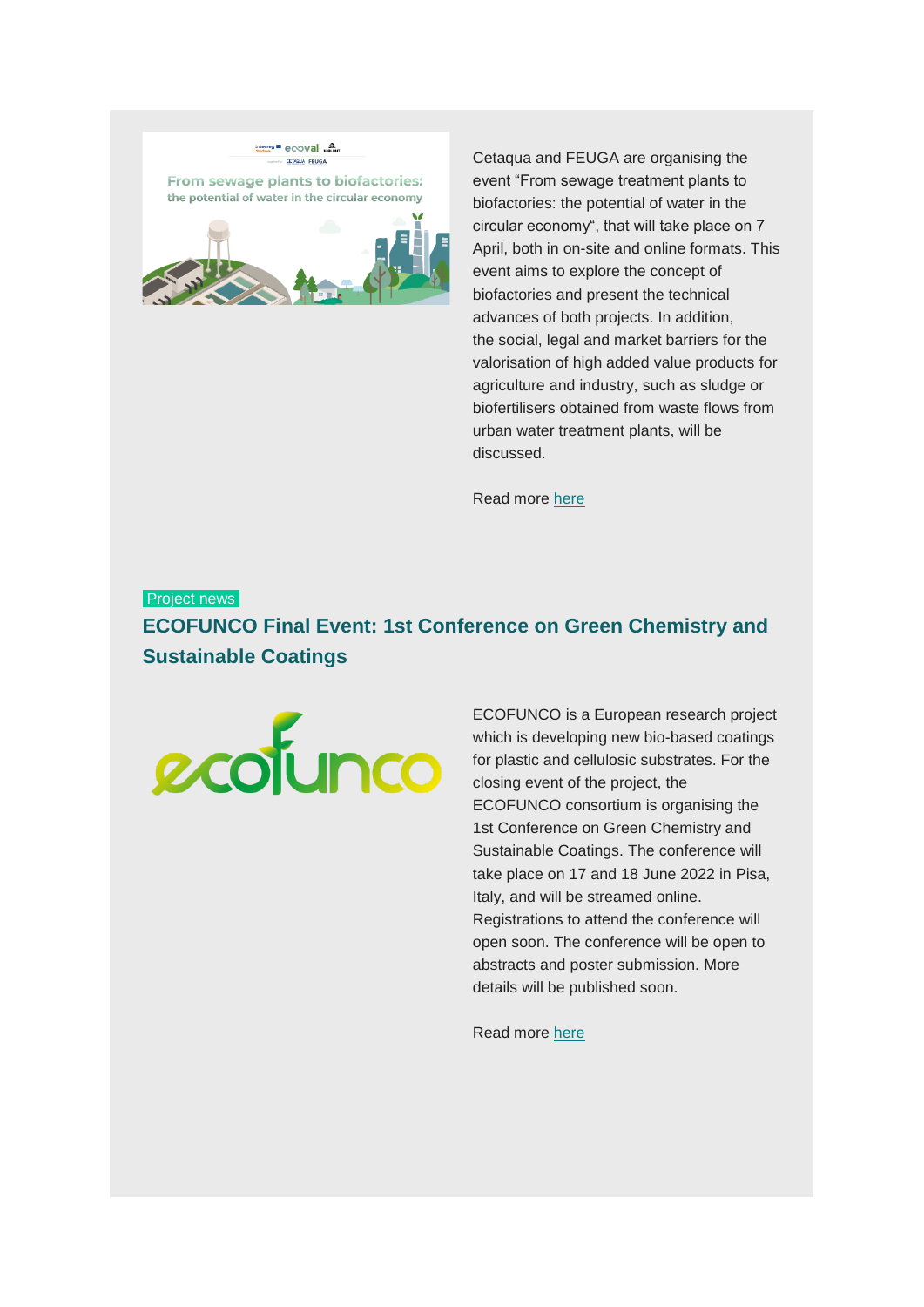# **Get involved...**

UGENT - [Resource Lab and Precision Scoring -](https://www.ugent.be/en/work/scientific/phd-student-71?fbclid=IwAR2pWw3c3EkSaRe1SqAuVoOc970EmWLwykErE2SKdeW_U4N5eTLPwdNmXI0) Phd student [deadline 16 April 2022] [European Biogas Association -](https://www.europeanbiogas.eu/the-european-biogas-association-is-looking-for-a-policy-officer-working-on-environment-and-agriculture-related-dossiers/) Policy Officer [deadline 15 April 2022]

#### Upcoming events **Save the date!**



#### **EUBCE 2022**

#### **9-12 May 2022, Marseille & Online, France**

EUBCE is the largest biomass conference and exhibition in the world.

Each year, EUBCE brings together the greatest minds and latest advancements in biomass, with the aim of accelerating research and market uptake across the globe. During the conference, over 2,000 experts from both academia and industry share and discuss groundbreaking ideas, technologies, applications, and solutions for the sourcing, production, and utility of biomass.

#### [Continue reading](https://www.eubce.com/)



#### **ManuREsource 2021**

#### **11-13 May 2022, 's Hertogenbosch, The Netherlands**

ManuREsource is an international conference stimulating the exchange of experiences between regions on the policy measures taken for coping with manure surpluses, both in terms of manure management in a broad sense, and more specifically in terms of manure treatment.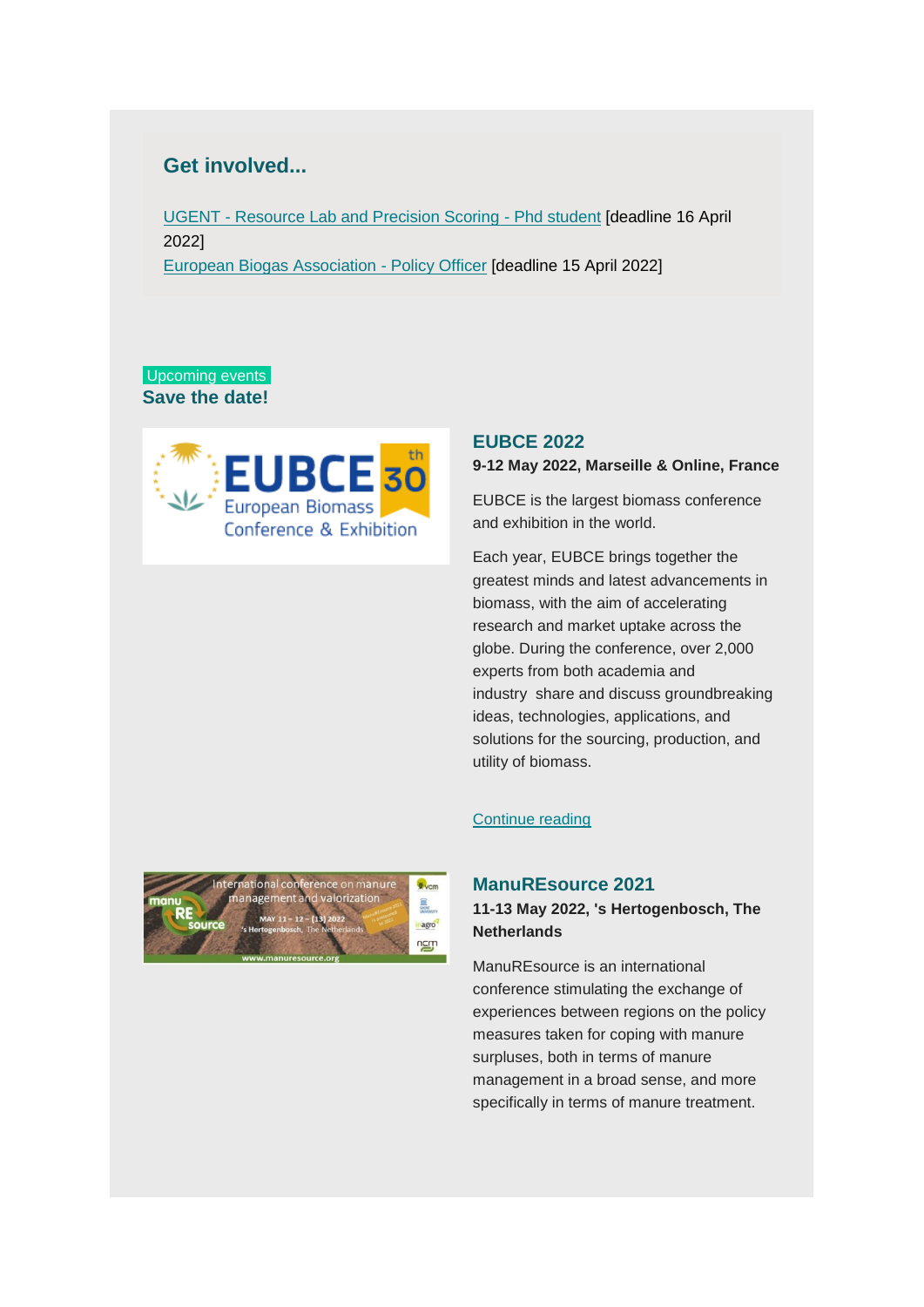

#### [Continue reading](https://www.vcm-mestverwerking.be/en/manuresource/15641/manuresource/)

# **ESPC4 & PERM5 (Phosphorus in Europe Research Meeeting) 20-22 June 2022, Vienna & Online, Austria**

The European Sustainable Phosphorus Conferences are unique events bringing together companies, stakeholders, regional and national authorities, innovation and researchers, to discuss phosphorus and nutrients sustainability actions and policies. This fourth conference ESPC4 follows from the previous three successful ESPC conferences.

#### [Continue reading](https://www.biorefine.eu/events/espc4-20-22-june-2022-vienna-austria-online/)

*The Biorefine Cluster is supported by the European Biogas Association (EBA), a no-profit organisation which advocates for recognition of biomethane and other renewable gases as sustainable, on demand and flexible energy sources that provide multiple knock on socio-economic and environmental benefits. Learn more [here](http://european-biogas.eu/)*



## **[SIGN UP TO OUR NEWSLETTER](http://eepurl.com/c876Jn)**

**in** 

e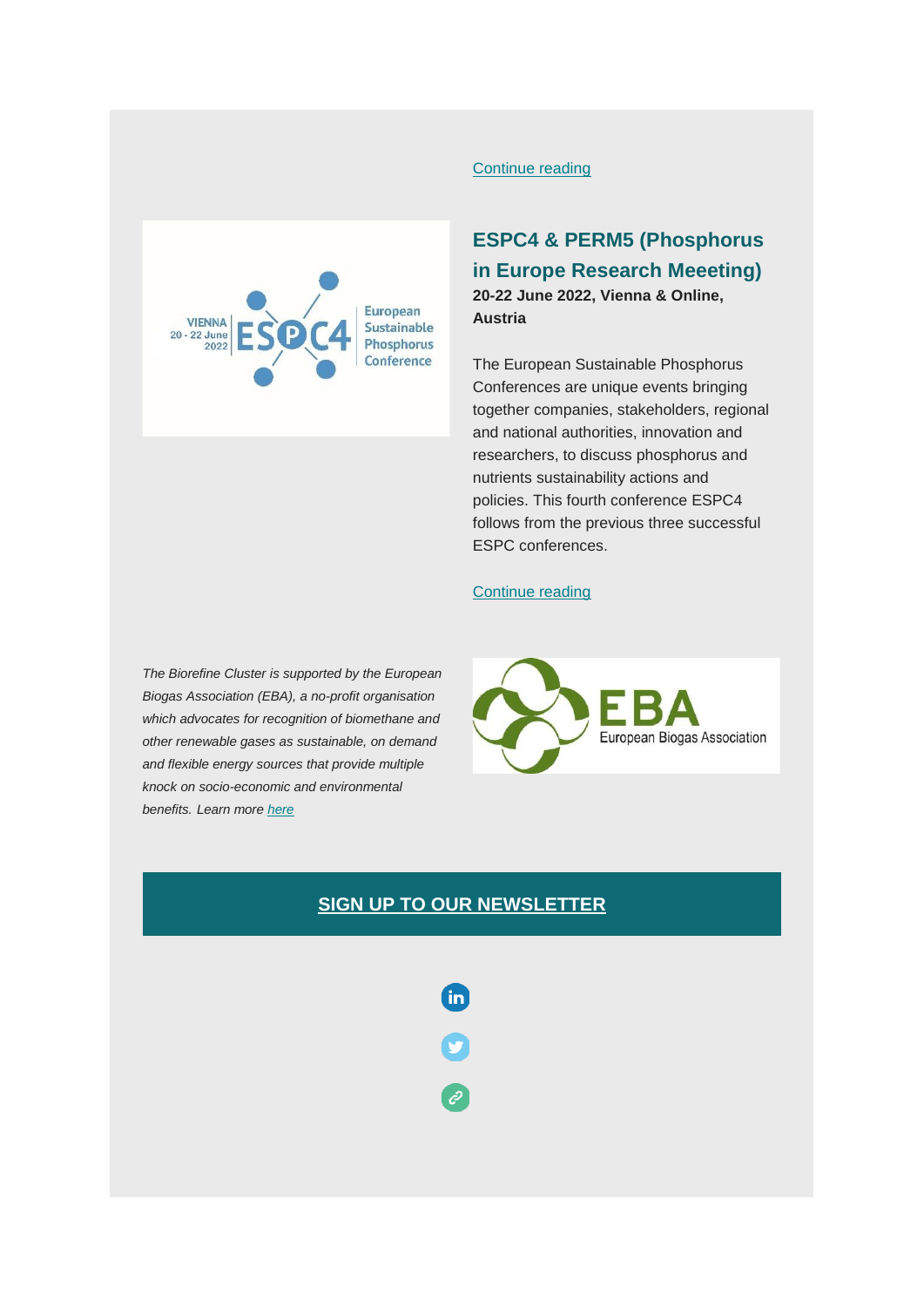[Unsubscribe from this list.](https://gmail.us4.list-manage.com/unsubscribe?u=7be77f4dcb50e9d76a5cd35b0&id=8db906c540&e=%5bUNIQID%5d&c=f16be1e9e2)